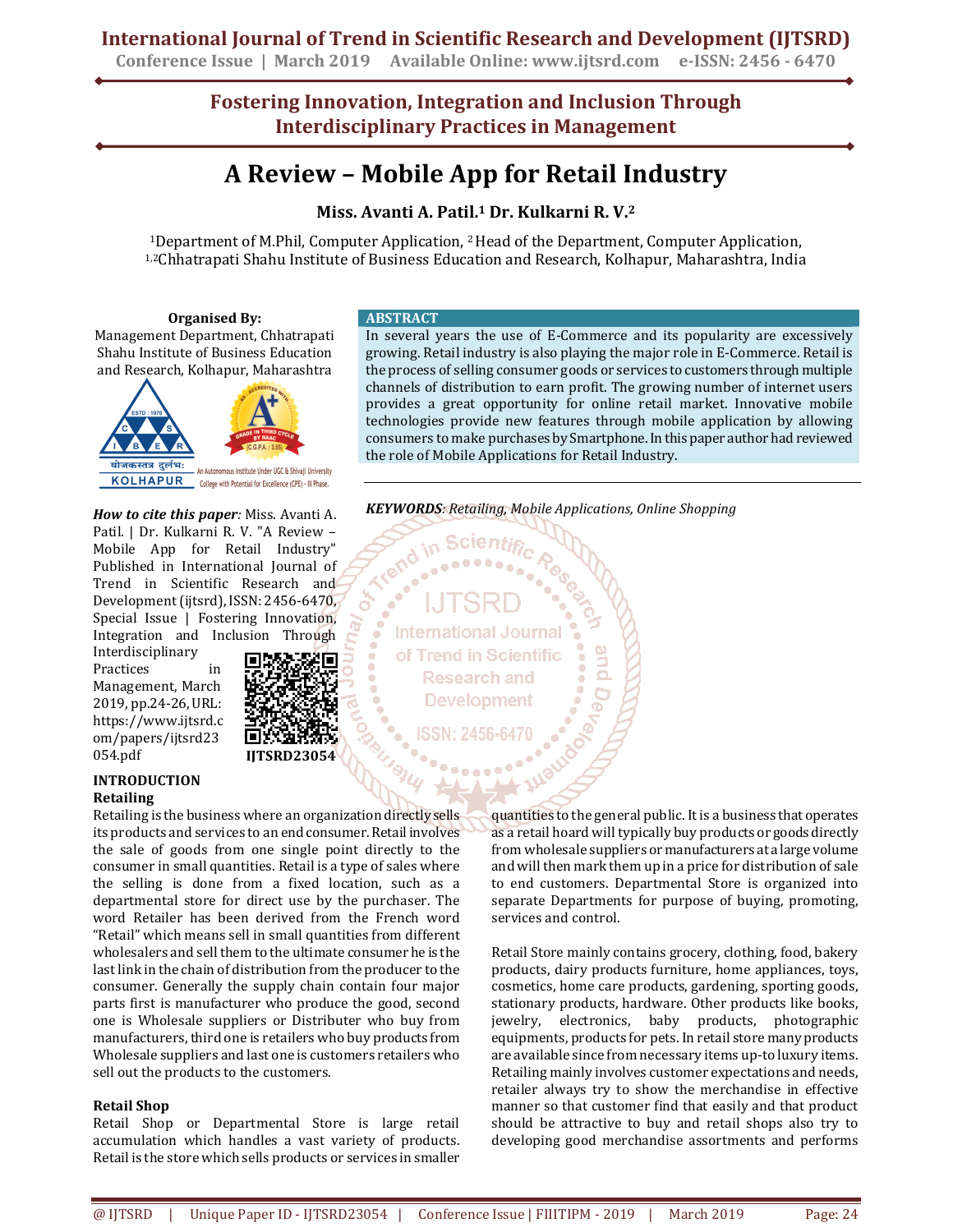#### International Journal of Trend in Scientific Research and Development (IJTSRD) @ www.ijtsrd.com eISSN: 2456-6470

í

services of bulk breaking i.e. repackaging of products in small units according to customers convenience

Generally retailers have to maintain the main pillars like quality of product, loyalty, trust of consumers, good customer services, and customer satisfaction, retailer should take care about these things, because these thing are important to maintain a good relationship with customers if a customer is satisfied with your services, quality of products then they will definitely first prefer that retail shop for shopping, and will also do mouth publicity that will help to collect more customers.

#### **Application:**

An Application or Mobile Application is a software program designed to run on a specific hardware. A mobile application used for Smartphone and Tablets which are designed with phantom for the demands. Mobile Applications helps users by connecting them to internet services and makes it easier to use the internet.

Mobile Phones are important in today's world. If you observe around you, you will see that every second person is busy with mobile by doing something on mobile like messaging, searching chatting, online shopping, watching videos, playing games and so many other things, it happens because of the craze of mobiles or it might be because of busy schedule the usage of mobile are increasing day by day every work should be possible through mobile and its applications. Mobile Applications are more convenient and comfortable than a websites because of the portability feature of mobile. A mobile application plays a vital role to provide convenience to users. And this intent is beneficial to Retailers to enhance their business through mobile applications there is great arc experience to customers. chance to grab more customers by providing them a mobile application.

Reasons why people prefers Mobile Application **Preferences App vs. Mobile Site** 



Mobile Applications are simple to use because of the convenience and faster performance customers choose mobile applications for shopping. Mobile Application provides interactive user interface. It may works offline

There are some benefits of mobile apps:

1. Customer can order their product at any time, there will be no time restrictions and they can order from anywhere no matter physically where the customer is available.

- 2. Retailer can do more advertisement using application which replaces the printed pamphlets advertisement.
- 3. Retailer can provide cash on Delivery options or other options like online payment using Credit cards it will make the payment mode easy.
- 4. Retailer can give user a better experience or practicable way of shopping.
- 5. The app will help retailers to keep in touch with clients
- 6. Retailer can give some extra facilities like points on purchasing or discounts to user
- 7. App will help to retailer to display a proper and detail information about each and every product, displaying pictures of products that will also give clearance about that product.
- 8. Application provides so many features to customers like Add to cart, Wish list, push notifications, reminders on sale periods.
- 9. Retailer will be aware about customer satisfaction by receiving the feedback or complaints regarding a particular product.
- 10. Mobile App will help to maintain the status of retail shop.
- 11. Mobile Apps save time and decreases traffic.

Retail Industry is the fastest growing sector in Indian Economy. Traditional markets are developing in new formats such as Departmental Stores, Shopping Malls, Super Markets, Hyper Markets and Bazaars like Special Shops for Retailing. All of these large departmental stores have been developed in Metro Cities or Big Cities in India and the development is also proceeding in small cities. These Shopping Malls or Departmental Stores gives world class

Some of the departmental stores or retailers in metro cities developed their own Mobile applications for customer to **ISSN: 245** enhance business and decrease traffic. It has some restrictions such as their service is available only for particular area or just for a metro city they provide limited area wise services. As comparing with metro cities very rare development is done in small cities most of the departmental store does not use mobile applications for marketing. In small cities some departmental stores or retail shops has huge amount customers who visited weekly, monthly to the same retail store because of quality of product and trust. Regular Customers or customers who visited newly they have to visit store for purchasing their orders. There is no development of mobile applications from retailers for customers to decrease traffic. Awareness of developing mobile application is not that much done in small cities as compared to metro cities. Retailers should develop Mobile Application which can be beneficial to retailer to enhance business and also beneficial for customers to shop online.

#### **Review of Literature:**

In this review the use of mobile application for retail shop and consumer is described:

In this research article author explains the usefulness of mobile application are increased in several years mobile applications usability is based on applications effectiveness, efficiency and customer satisfaction so at the time of developing an application developer have to consider these things.[1]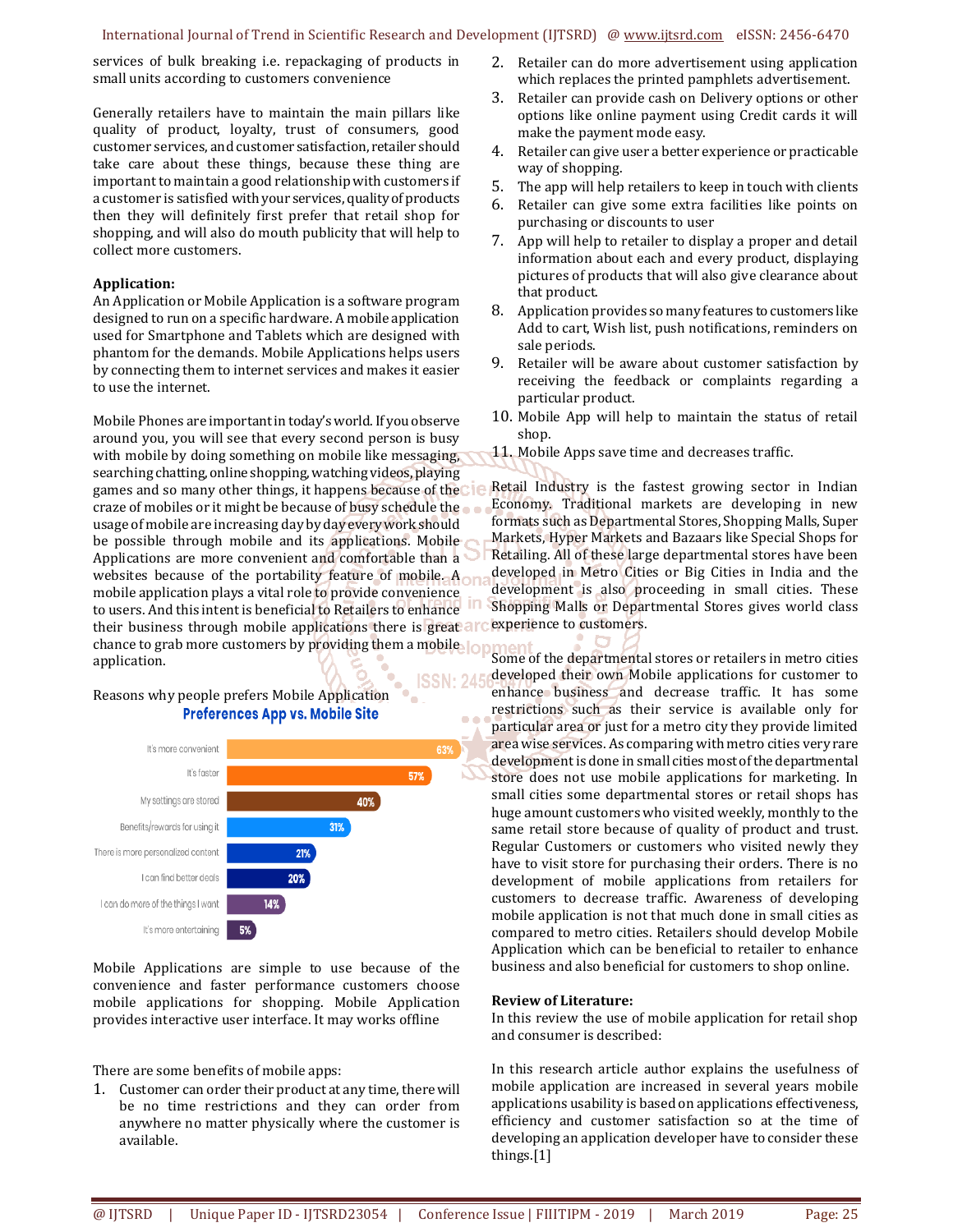#### International Journal of Trend in Scientific Research and Development (IJTSRD) @ www.ijtsrd.com eISSN: 2456-6470

In this research article Roger Strom, Martin Vendel, John Bred can explains Mobile shopping is easy comparing with desktop shopping because it providing features like scanning, GPS facilities, and camera and the of mobiles is independent on time and place.[2]

In this research paper Venkata N Inukollu, Divya D Keshamoni, Taeghyun kang and Manikanta Inukollu explains mobile application developers should develop standard quality of applications according to standard development life cycle using new technologies involving with new features. [3]

In this research article Maja kiba-Janik explains Mobile shopping is helpful to customers for quick searching of products through mobile. Retail stores use mobile applications for providing facilities to customers like new promotions, events, information about new products. [4]

In this research article author explains nowadays customers prefers Smartphone for shopping. Retailers should develop mobile applications as per customer demands, convenience and customer satisfaction. Retailers have grasp that customers are very picky about the retailers app they use. [5]

In this research paper Mr. Elenora pantano explains the advanced mobile technologies give better shopping experience. Consumers are shifting from e-channels to mobile channels and to think upon the development of new technologies. [6] International Jo

In this research article Mr. Rahul Kumar explains the growth of online shopping is tremendously increased in India customers come to know the benefits of online shopping. If the Retailer understands the need of customers or buying tendency of customers then it will help to develop standard 245 application [7]

In this research article Ville Turkia explains Mobile applications are important part of retail business. If the mobile application considers customer point of view for shopping , good marketing strategies while developing then it will beneficial to retailer. [8]

In this research paper Ms. Ayushi Y. Vadawala and Ms. Maitri S. Vadawala explains in recent years the craze of e-commerce is increased because of its convenient way of exchanging goods and global services. [9]

In this research article Zulekha Fatima, Charu Bisaria, Ajay Prakash explains Retailer should develop horizon for different types of products, services, providing detail information about product, technological improvement, visual merchandising that will help to grab more customers. [10]

In this research paper Shilpa Jain explains increasing number of internet users in India gives a great opportunity to online retail market to develop their business. Some features provided by mobile application like online payment, internet banking, E-wallet and cash-on-delivery these modes of payment make transaction easy. [11]

#### **Conclusion:**

Nowadays everything is possible using mobile. Customers are preferring mobiles for shopping to save their time there is great opportunity for retailers, they should start developing their own mobile applications considering with customer need and expectations to provide them a good shopping experience. There are some mobile application developed by retail stores in metro cities but their service is limited for that certain area as comparing with metro cities very rare development is done for small cities. Retailers in small cities has to focus on mobile marketing by develop mobile applications in small cities to provide better services to customers.

#### **References:**

- [1] Rachel Harrison Email author Derek Flood David Duce, Open Access Research (2013)
- [2] Mobile Marketing: A Literature review on its value for consumers and retailers Roger Strom, Martin Vendel, John Bredican (2013)
- [3] Factors influencing quality of mobile Apps : Role of mobile app development life cycle. Venkata N Inukollu, Divya D Keshamoni, Taeghyun kang and Manikanta Inukollu (2014)
- [4] The use of Mobile phones by customer in retail store. Maja kiba-Janik (2014)
- [5] Forrester Research (2015)
- [6] The effect of Mobile Retailing on consumers purchasing experiences. Mr. Elenora pantano (2016)
- [7] The Future of Online shopping in India. Rahul Kumar  $(2016)$
- [8] Managing Customer value: A study of mobile Applications. Ville Turkia (2016)
- [9] E- Commerce: Merits and Demerits: Ms. Ayushi Y. Vadawala and Ms. Maitri S. Vadawala (2017)
- [10] Retailing an emerging trend in India. Zulekha Fatima, Charu Bisaria, Ajay Prakash (2017)
- [11] Perspective of online retailing in India: Shipa Jain (2018)

Copyright  $\odot$  2019 by author(s) and International Journal of Trend in Scientific Research and Development



Journal. This is an Open Access article distributed under the terms of the Creative Commons Attribution License (CC BY 4.0) (http://creativecommons.org/licenses/by/4.0)